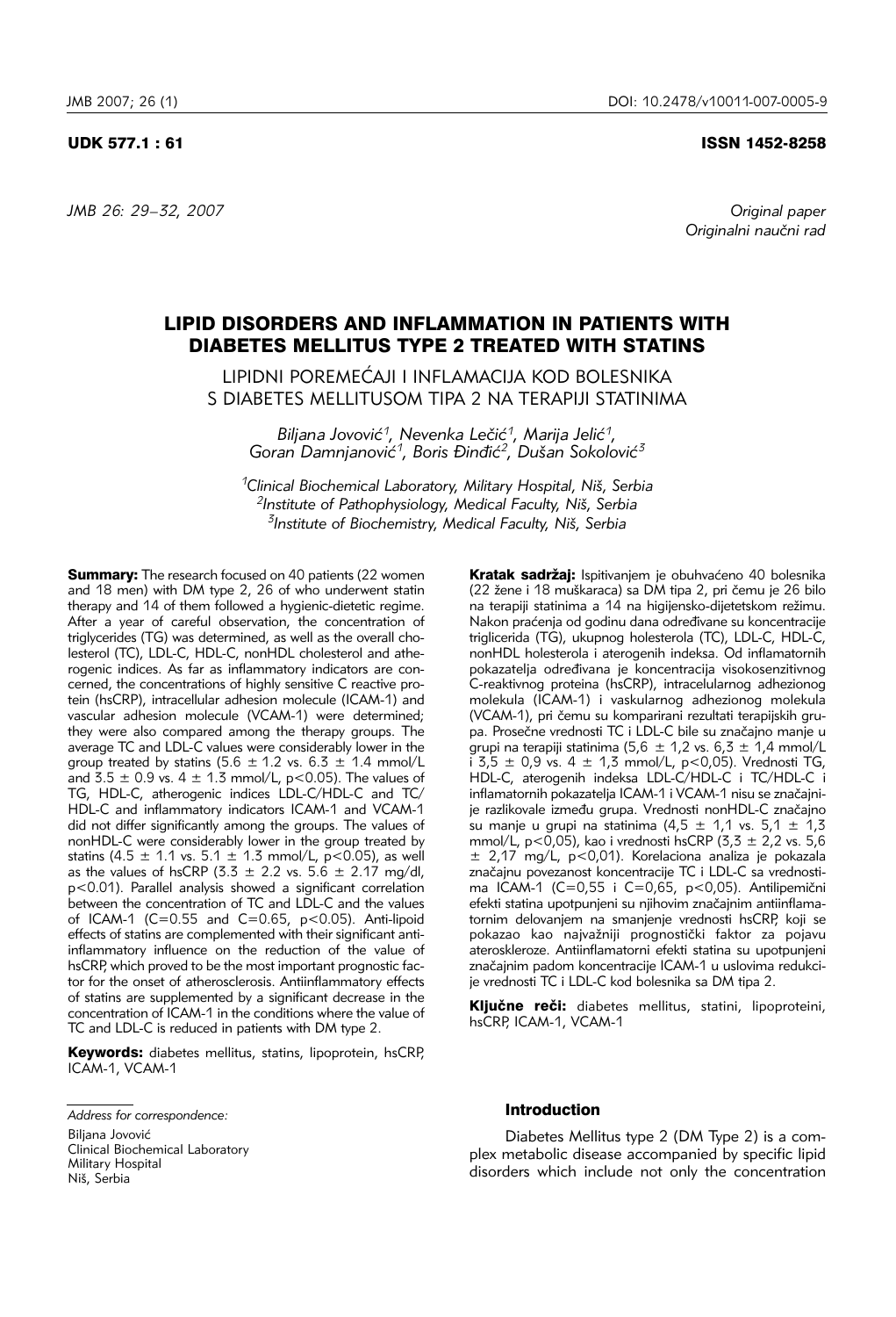change but also lipoprotein composition changes. The newest studies show that DM type 2 is accompanied by an increase of the inflammatory activity which leads to a rapid and diffuse atherosclerosis along with the existing diabetic dyslipidemia. Antilipemic and antiinflammatory effects of statins are, therefore, of vital importance with these patients.

The very idea that inflammatory processes can be the basis of atherosclerosis development has lead to the question whether there is a connection between the inflammatory markers, inner wall activity markers and advancement of the atherosclerotic process. One of the larger studies designed to answer this question – Edinburgh Artery Study – has been determining the parameters of the inflammatory response of CPR, IL-6, ICAM-1, VCAM-1, and E-selectin during a period of 12 years. The results have shown that the CRP, IL-6, and ICAM-1 molecular markers can be found in the atherosclerotic process. IL-6 has proved to be the single most significant indicator of the development and progress of peripheral and cerebrovascular disease when compared to the rest of the measured parameters (1). It has been noticed that some other markers are able to predict the cardiovascular risk, not only with the patients who have a coronary disease, but also with those who do not have any manifestations of atherosclerosis. These markers are: fibrinogen, serum amiloid A, myeloperoxydase and soluble CD40L receptor (2). Among these indicators, some other constant markers have a prognostic value for the development of atherosclerosis: albumin concentration, white blood cell count, antibody and circulating immuno-complex concentration, which all together indicates that the inflammatory component has a huge significance in the pathogenesis of atherosclerosis (3).

Based on the results of the six key studies (Heart Protection Study – HPS, AFCAPS/TexCAPS, Scandinavian Simvastatin Survival Study – 4S, West of Scotland Coronary Prevention Study – WOSCOPS, Cholesterol and Recurrent Events – CARE, Long-Term Intervention with Pravastatin in Ischaemic Disease – LIPID), statins are defined as medicines which most significantly reduce the risk of CD appearance and lower CV mortality rate and recurrent coronary onset in patients with existing CD (4). The primary mechanism of their activity is the ability to inhibit 3-hydroxy- -3-metil glutaryl coensime A reductaze, the key enzyme in the endogen cholesterol synthesis. In accordance with this effect, they achieve an antilipemic impact because they reduce the amount of total LDL-C. However, there exist numerous secondary useful mechanisms, out of which many have been scientifically examined. These pleotropic effects of statins include direct antiinflammatory activity, recovering the endothelium, and inhibition of cell proliferation, stabilization of the fibrous cover of the atherosclerotic plaque, reduction of the oxydative LDL particle modification, and antioxydative effect (5).

The goal of research was to examine the lipid disorders and their relation to the inflammatory indicators in DM type 2 patients treated with statins.

### Patients and Methodology

This research included 40 patients (22 women, 18 men) with the diagnosis of DM type 2. All the patients were treated and examined at the Niška Banja Institute and the Military Hospital in Niš. The patients were divided into two groups according to the administration of antilipemic therapy. The first group consisted of 26 patients treated with statins during a period of one year. The second included 14 patients subjected to a controlled hygienic-diet antilipemic method.

All these patients were evaluated for the parameters of lipid status: triglyceride concentration (TG), total cholesterol (TC), LDL-C and HDL-C cholesterol. Non-HDL cholesterol and atherogenic indices (LDL-C/HDL-C; TC/HDL-C) were also calculated. The inflammatory indicators were noted, too: highly sensitive C reactive protein concentration (hsCRP), intracellular adhesive molecule (ICAM-1), and vascular adhesive molecule (VCAM-1), and these were compared between the therapy groups.

Lipid markers were calculated with the Dimension Xpand, Behring Company. HsCRP was calculated by the Turbitimer aparatus, Behring Company. ICAM-1 and VCAM-1 concentrations were measured by ELISA method, Cellcom Company.

The static analysis included usage of standard descriptive methods and the analysis by appropriate tests, during which the SPSS 11.0 software package was used.

### **Results**

General characteristics of the hygienic-diet treatment patients are shown in *Table I*.

The average patient age was  $61.42 \pm 7.1$ , and there was no significant difference in the duration of diabetes mellitus type 2 and dyslipidemia among the members of the target group.

The average values of TC and LDL-C were significantly lower in the statin treated group (5.6  $\pm$  1.2 vs.  $6.3 \pm 1.4$  mmol/L and  $3.5 \pm 0.9$  vs.  $4 \pm 1.3$ mmol/L, p<0.05). The TG and HDL-C values did not show much variation among the therapy groups (*Table II*).

The values of the atherogenic indices LDL-C/HDL-C and TC/HDL-C did not show much variation among the patients in the target group. The values of nonHDL-C were significantly lower in the statin treated group (4.5  $\pm$  1.1 vs. 5.1  $\pm$  1.3 mmol/l, p<0.05) (*Table III*).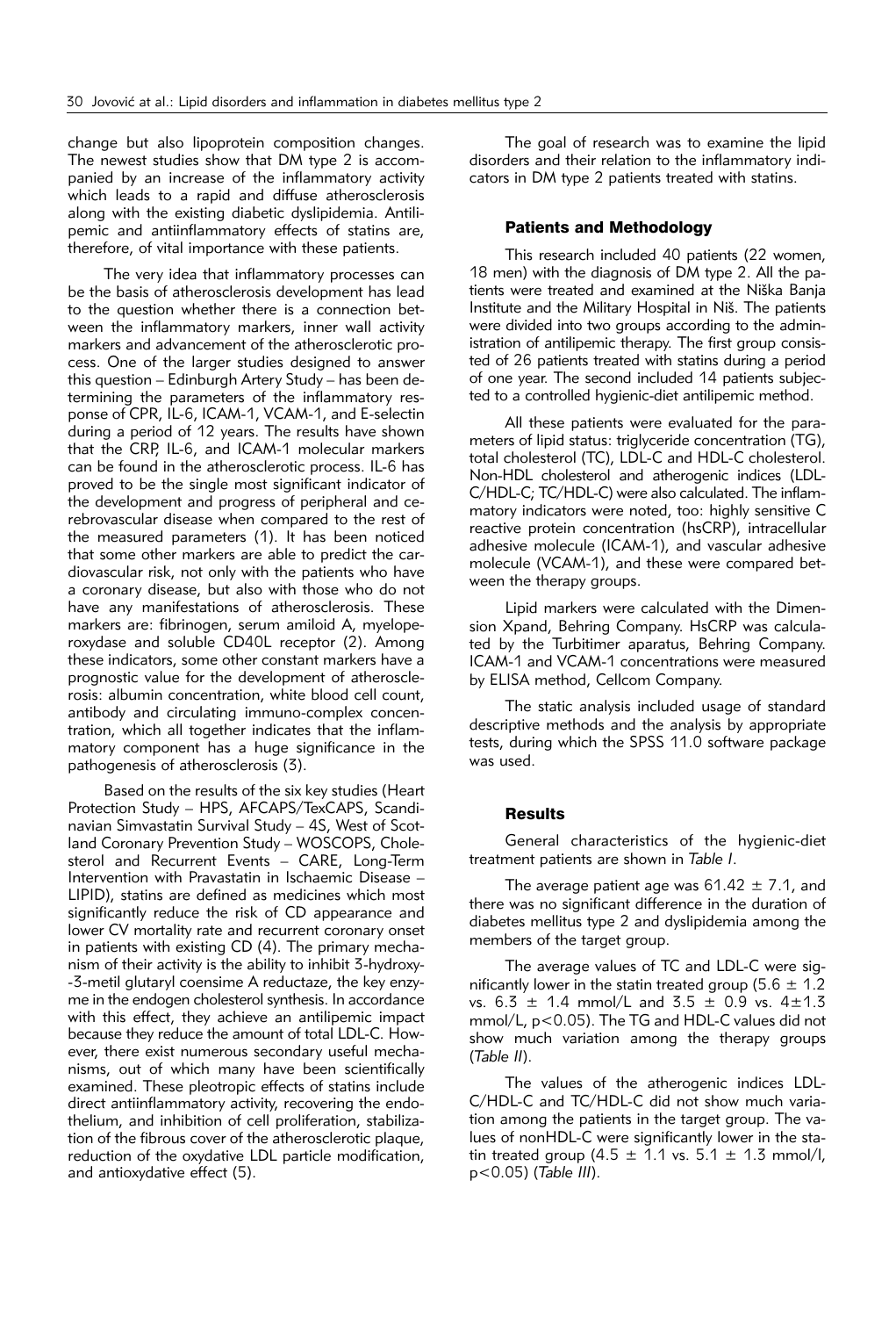The values of inflammatory indicators VCAM-1 and ICAM-1 did not show much variation among the groups. The values of hsCRP were significantly reduced in the statin treated group (3.3  $\pm$  2.2 vs. 5.6 ± 2.17 mg/mg/L, p<0.01) (*Table IV*).

The correlation analysis has shown a significant connection between the concentration of TC and LDL-C, and ICAM-1 values  $(C=0.55$  i C=0.65,  $p < 0.05$ ).

Table I Characteristics of patients with atherosclerosis and the hygienic-diet treatment.

|                   | Num. (%) |    | Age<br>(years)      | <b>Diabetes</b><br>duration | Dyslipidemia<br>duration                        |
|-------------------|----------|----|---------------------|-----------------------------|-------------------------------------------------|
| <b>Statins</b>    | 26       | 65 |                     |                             | $60.8 \pm 8.33$ 7.05 $\pm$ 5.14 5.65 $\pm$ 3.73 |
| Hygienic<br>-diet | 14       |    | $35 62.75 \pm 4.77$ | $9.7 \pm 6.4$               | $3.1 \pm 2.75$                                  |
| Total             | 10       |    | $100161.42 \pm 7.1$ | $7.9 \pm 5.9$               | $ 4.72 \pm 3.25 $                               |

Table II Lipid status parameters.

|                   | <b>Statins</b>   | Hygienic-diet   | Total           |
|-------------------|------------------|-----------------|-----------------|
| TG (mmol/L)       | $2.6 \pm 1.22$   | $2.8 \pm 1.03$  | $2.67 \pm 1.15$ |
| TC (mmol/L)       | $5.69 \pm 1.2*$  | $6.33 \pm 1.48$ | $5.91 \pm 1.33$ |
| LDL-C<br>(mmol/L) | $3.49 \pm 0.89*$ | $4.01 \pm 1.29$ | $3.66 \pm 1.05$ |
| HDL-C<br>(mmol/L) | $1.27 \pm 0.36$  | $1.21 \pm 0.33$ | $1.21 \pm 0.35$ |

 $*_{p<0.05}$ 

Table III Atherogenic indicators.

|                      | <b>Statins</b>   | Hygenic-diet     | Total           |
|----------------------|------------------|------------------|-----------------|
| nonHDL-C<br>(mmol/L) | $4.47 \pm 1.12$  | $5.12 \pm 1.34*$ | $4.69 \pm 1.22$ |
| LDL-C/HDL-C          | $13.01 \pm 0.76$ | $3.37 \pm 0.95$  | $3.14 \pm 0.85$ |
| TC/HDL-C             | $4.94 \pm 1.27$  | $5.41 \pm 1.41$  | $5.1 \pm 1.32$  |

 $*_{p<0.05}$ 

Table IV Inflammatory risk factors for the development of atherosclerotic disorders.

|                                                        | <b>Statins</b>      | Hygienic-diet                   | Total                          |
|--------------------------------------------------------|---------------------|---------------------------------|--------------------------------|
| hsCRP (mg/L)                                           | $ 3.30 \pm 2.20** $ |                                 | $5.6 \pm 2.17$ 4.04 $\pm$ 3.12 |
| VCAM-1 (ng/mL) 11.41 ± 4.50  10.43 ± 4.73 11.05 ± 4.53 |                     |                                 |                                |
| $ICAM-1$ ( $nq/mL$ )                                   |                     | $7.9 \pm 6.36$   $7.14 \pm 2.7$ | 7.62 $\pm$ 5.27                |

 $*_{n<0.01}$ 

#### **Discussion**

There were no significant differences between the target groups and among the patients concerning their age and DM type 2 duration (*Table I*). According to this fact, a difference in the inflammatory system response markers was not expected, taking into account that the change did not occur in the general population. The hypolipemic effect of statins and the importance of reducing cardiovascular disease induced mobidity and mortality has been known since the first large statin study – 4S (119PhD). Depending on the statin type and the administered dose, the effect on lipid parameters can vary. The usage of statins reduces total cholesterol by 17–40%, LDL cholesterol by 18–60%, and TG by 7–30%. Thus, the expected results involved the reduction of the lipid markers, total and LDL-C, together with an increase in HDL-C value.

The results confirm a significant reduction of the total and LDL cholesterol (*Table II*), but the statin effect on the increase of protective HDL-C has not been achieved after a long-term statin therapy.

The effect of statin therapy on atherogenic indices has been examined by determining the relation of LDL/HDL cholesterol, TC/HDL cholesterol, calculating the atherogenic index of plasma (AIP), and nonHDL cholesterol concentration (*Table II*). The relation between atherogenic and antiatherogenic lipids or lipoproteins, also known as atherogenic indices, are useful clinical risk indicators for the development of coronary diseases and other clinical manifestations of atherosclerosis. Numerous studies have shown good prognostic characteristics of the LDL-C/HDL-C and TC/HDL-C indices used to determine the onset of a CD (7, 8). However, this study did not show a significant reduction of these markers in the target groups, which points to the insufficient antilipemic potential of the applied statin therapy (*Table II*). Among the hygienic-dietetical method patients with dyslipidemia, drastically higher, negative non-HDL-C values were present (*Table II*), when compared to the patients treated with statins, which again confirmed that there was a reduction of the atherogenic risk with treated patients with DM type 2.

The well-known therapeutic effects of statins on the reduction of the lipid markers are completed by their significant antiinflammatory effects on the reduction of hsCRP values, which has proved to be the most important factor for the development of atherosclerosis.

It has been doubtful up to recently whether the hsCRP reduction during statin usage can additionally benefit the patient, beside the lipid decreasing effect. In two recently developed studies: »Reversal of Atherosclerosis with Aggressive Lipid Lowering (REVER-SAL)« (2) and »Pravastatin or Atorvastatin Evaluation and Infection Therapy Thrombolysis in Myocardial Infarction 22 (PROVE IT-TIMI 22)« (9), the strongest